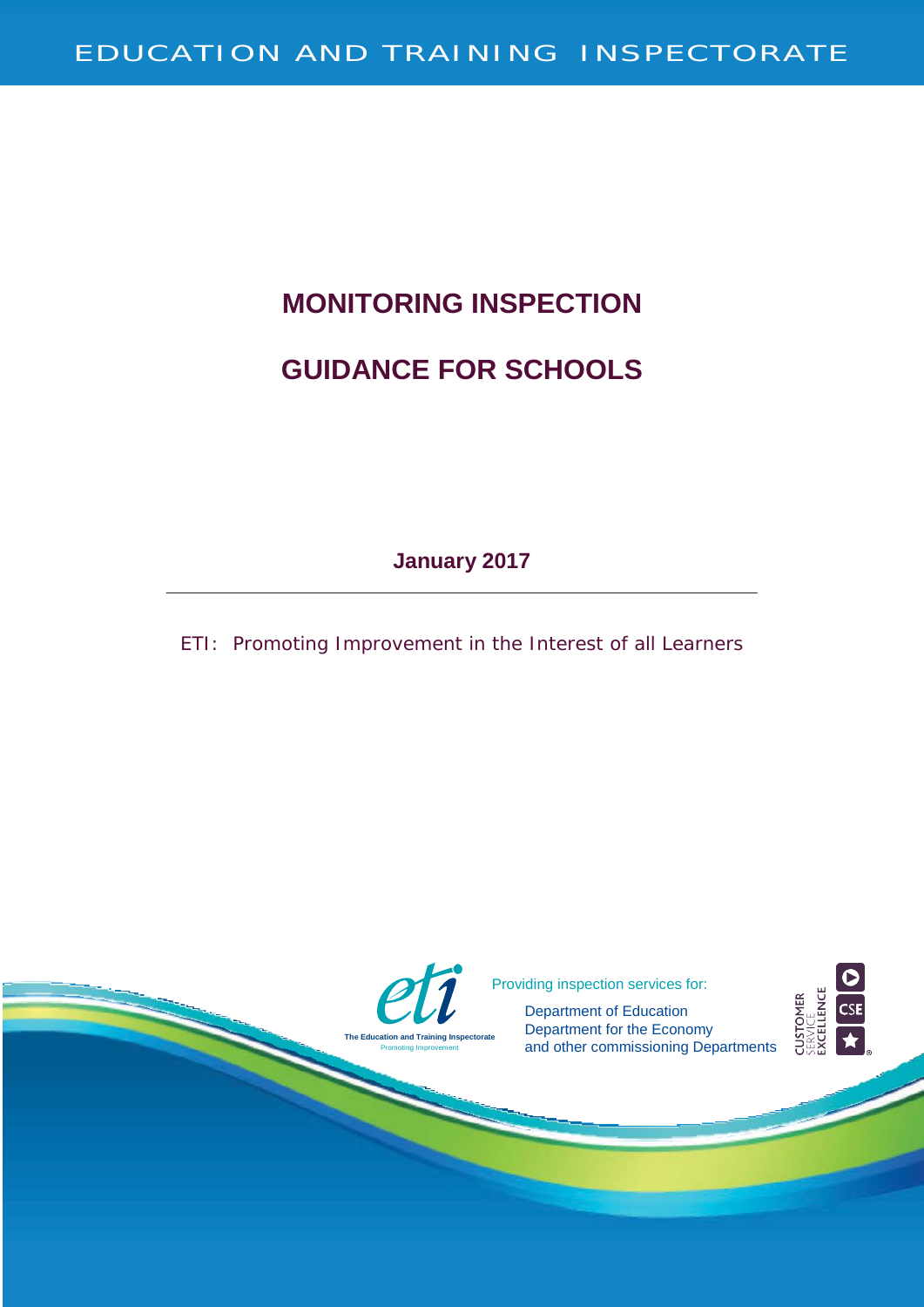#### **MONITORING INSPECTION**

#### **BACKGROUND**

Key stakeholders generally agree that inspections by the Education and Training Inspectorate (ETI) should be more proportionate to risk with more frequent, shorter inspection activities where that is appropriate. As a consequence, the ETI aims to visit schools (outside of the full inspection or follow-up process) formally approximately every three years either through a Sustaining Improvement Inspection (SII) or Monitoring Inspection (Min). This is in addition to the incidental district visits undertaken by district inspectors.

From January 20[1](#page-1-0)7, schools that were evaluated as having the capacity<sup>11</sup> to identify and bring about improvement or better will have a SII. They will receive a SII within approximately three years of the previous inspection.

Schools not having a full inspection, follow-up inspection or SII will have a MIn that will determine the type and timescale of the next inspection activity.

New/amalgamated schools may also have a MIn as a baseline inspection that will inform the timescale of their first full inspection.

Schools that have full inspections will be inspected under current arrangements (with some minor amendments from January 2017) with the appropriate follow-up activity if required.

#### **PHASES TO BE INCLUDED IN MONITORING INSPECTIONS**

- Primary
- Post-primary

#### **WHAT IS THE FOCUS OF THE MONITORING INSPECTION?**

The aim of the MIn is to evaluate the extent to which the leadership and management of the school uses self-evaluation effectively to inform the school development planning process to bring about improvement. The inspection will focus on action to promote improvement and its impact on learning and teaching and outcomes for learners, and the school's evaluation of safeguarding. Together these evaluations and the outcome of the inspection will inform future inspection activity as part of ETI's risk-based approach.

#### **HOW WILL THE MONITORING INSPECTION WORK?**

#### **NOTIFICATION**

- Schools will be notified by email and telephone two working days prior to the MIn by the Inspection Services Team.  $(\text{IST})^2$  $(\text{IST})^2$
- Further guidance on the inspection process will be provided by IST at the time of notification.
- <span id="page-1-0"></span>• Any queries arising during this phone call can be clarified during the initial meeting with the principal on the morning of the inspection; it is not necessary for the principal

 $1$  The overall effectiveness conclusions changed in September 2015.

<span id="page-1-2"></span><span id="page-1-1"></span><sup>&</sup>lt;sup>2</sup> There may be occasions due to school/public holidays where notification will be more than two working days.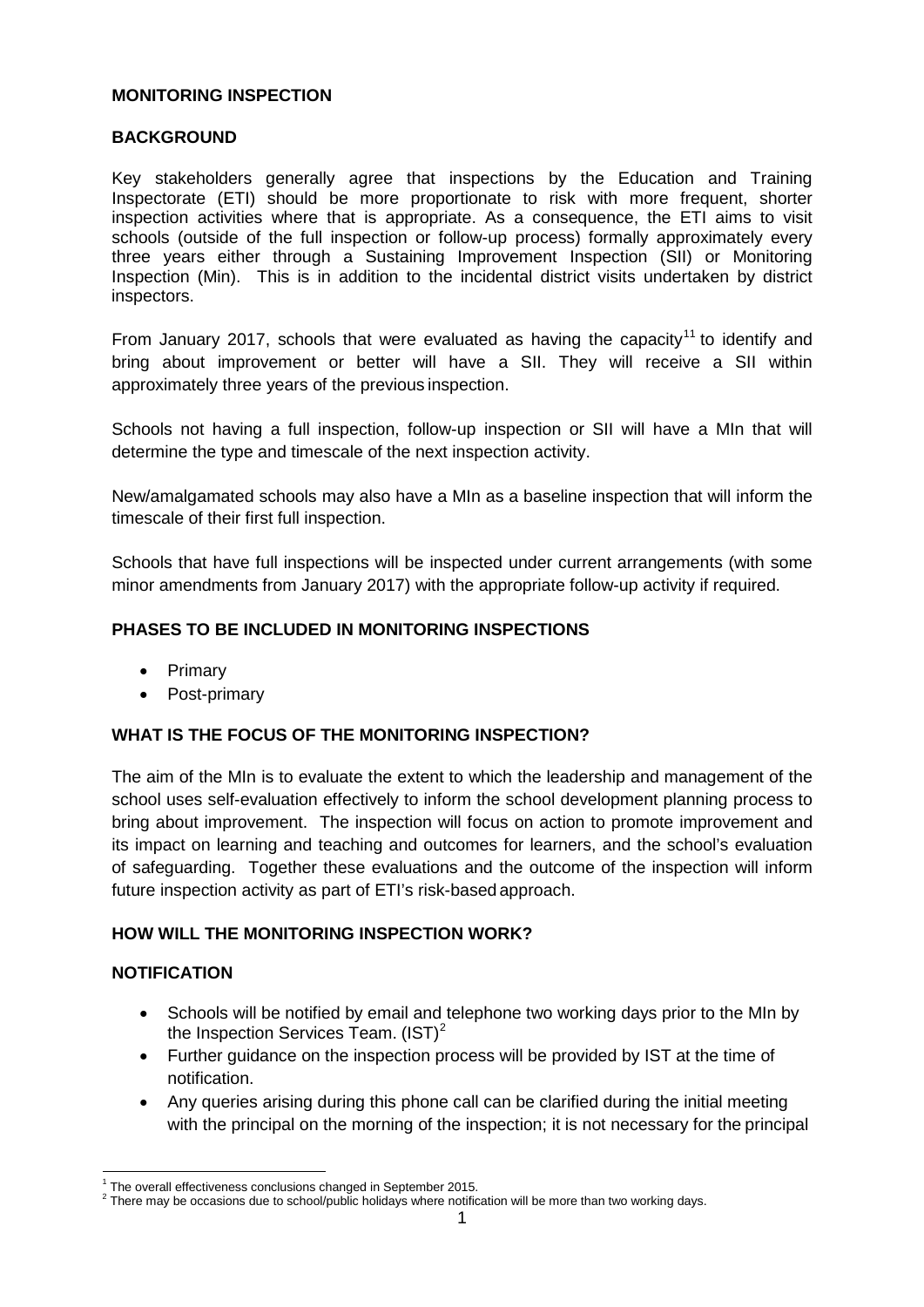to contact the Reporting Inspector (RI) directly (as s/he may be on inspection and may not be able to return a telephone call or email).

- The principal should inform the chair of the board of governors that the MIn is taking place and make arrangements for the report back at the end of day two at approximately 3:30pm.
- If available, a base room should be provided for the RI to work.
- The Complaints Procedure is available on the ETI website.

# **THE INSPECTION**

- The inspection will be conducted by the District Inspector (DI), wherever possible, in the role of  $RI^3$  $RI^3$ .
- The inspection will take place over up to two days.
- The RI will identify and agree a line or lines of inquiry from the school development plan. Normally lines of inquiry will support the evaluation<sup>[4](#page-2-1)</sup> of learning and teaching; action to promote improvement; and outcomes.
- An oral report will be provided by the RI to the principal and the chair of the board of governors (or representative if available) at the conclusion of the visit. This will provide: an evaluation of the key aspects of the inspection visit; the outcome; and an outline of the next inspection activity for the school.
- A short report will be published on the ETI website.

#### **The quality of learning and teaching**

 $\triangleright$  A sample of lesson observations should be chosen by the DI in consultation with the principal based on the priorities within the school development plan.

#### **Action to promote improvement**

 $\triangleright$  The three year development plan and the associated action plans; an evaluation of the review and planning process and discussion with the principal and relevant co-ordinators<sup>[5](#page-2-2)</sup>.

#### **Outcomes for learners**

- $\triangleright$  Lesson observations.
- $\triangleright$  Scrutiny of learners' work.
- $\triangleright$  Performance data (qualitative and quantitative) held by the school and also the school's evaluation of achievements and standards linked to the school development plan.

<span id="page-2-0"></span> $3$  Or a larger team of inspectors in the case of new/amalgamated schools that are having an MIn as a baseline inspection.

This will be informed by the school's evaluation of learning and teaching, and outcomes.

<span id="page-2-2"></span><span id="page-2-1"></span><sup>5</sup> Through the guidance co-ordinator should be taken to mean co-ordinator or head of department/year/key stage, etc.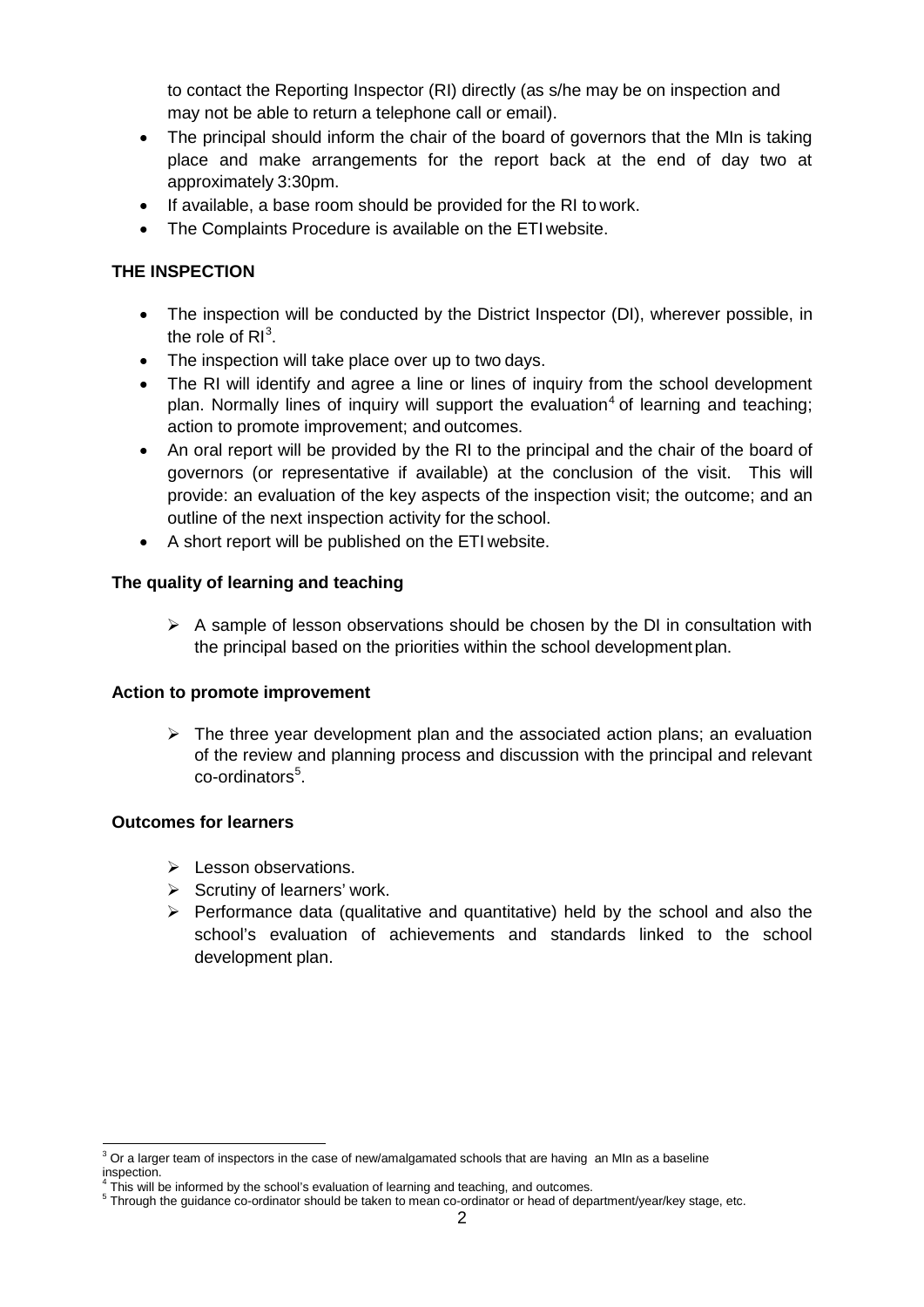# **The quality of arrangements for safeguarding**

- $\triangleright$  The safeguarding proforma<sup>[6](#page-3-0)</sup> is a key piece of evidence and is designed to help schools establish the extent (ideally on an annual basis) to which they comply with child protection/safeguarding requirements and how their arrangements reflect best practice in all aspects of safeguarding learners.
- $\triangleright$  The completed proforma will indicate to the RI the extent to which the school may be fully or only partially compliant (based on its own self assessment) in line with the guidance issued by the Department of Education and Section 2 (c) School Development Planning Regulations (2010).
- $\triangleright$  Schools should note that the signed and dated safeguarding proforma will be held by ETI as record of the school's statement of compliance to statutory child protection requirements at the point of inspection.
- $\triangleright$  Should any serious safeguarding issues arise during the course of the inspection, the line of inquiry may change to that of safeguarding. This may trigger issuing a six week follow-up visit with the issue of a standard safeguarding letter and will be reflected in future inspection arrangements.

# **Documentation**

There is no requirement for the school to create additional documentation for the inspection. The key documents required will be:

- $\triangleright$  the school development plan and associated action plans;
- $\geq$  a list of staff and classes:
- $\triangleright$  a copy of the completed Child Protection/Safeguarding proforma signed and dated by the chair of the board of governors and the principal;
- $\triangleright$  long term (whole school) and medium term (year group or class) planning;
- $\triangleright$  performance data (qualitative or quantitative data) which forms part of the development plan evaluation and review indicating that the actions taken are leading to improvement for the learners including interventions for individuals or small groups of learners;
- $\triangleright$  individual education plans or personal learning plans;
- $\triangleright$  timetables for each class/session and any intervention groups; and
- $\triangleright$  samples of work which demonstrate that the actions taken are leading to improvements in the outcomes for learners.

<span id="page-3-0"></span> <sup>6</sup> <http://tinyurl.com/Safeguarding-Proforma> (Primary)

<http://tinyurl.com/Safeguarding-PP-EOTAS-Spec> (Post-primary, EOTAS and Special)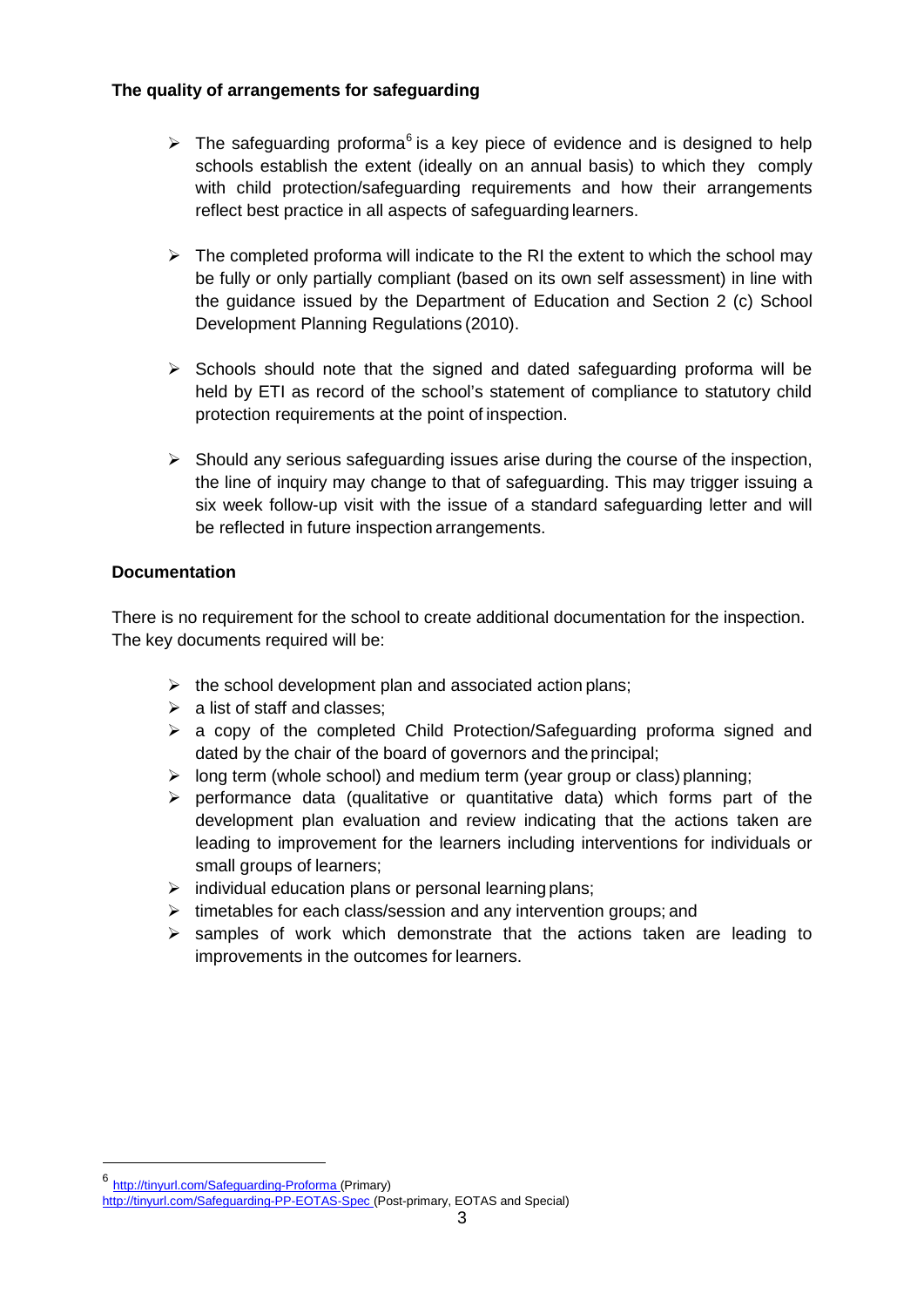# **An illustration of the key activities:**

#### **Day 1**

- Arrive at the school and introductions as required.
- Initial meeting with the principal to:
	- review school development plan;
	- agree line(s) of inquiry;
	- agree arrangements, for example, for meetings and report back; and
	- select relevant observations from timetables.
- Lesson observations/scrutiny of relevant documentation.
- Meetings with the co-ordinator(s) relevant to the line(s) of inquiry.
- The RI may also request a brief meeting with the designated teacher about the school's evaluation of safeguarding.

#### **Day 2**

- A brief meeting with the principal to confirm arrangements for day/address any issues or concerns arising from previous day.
- Lesson observation.
- Scrutiny of documentation and class visits as required.
- Report writing.
- Report back to the principal and chair of the board of governors (or representative if available) (15-30 minutes maximum) at 3:30pm approximately.

# **THE REPORT**

The report will contain: an introduction to the model of the inspection; the focus of the inspection including the line(s) of inquiry; a brief summary of key findings; and one of the following two conclusions that will inform the next inspection activity.

#### **CONCLUSION**

At the time of inspection and for the line/lines of inquiry selected the school is identifying and bringing about the necessary improvements in the quality of education. This will be reflected in future inspection arrangements.

Or

At the time of inspection and for the line/lines of inquiry selected (an) area(s) for improvement (has) have been identified. This/These include(s) the need to:

•

This/These will be reflected in future inspection arrangements.

If arrangements for safeguarding are not satisfactory, reference will be made to a six week follow-up visit.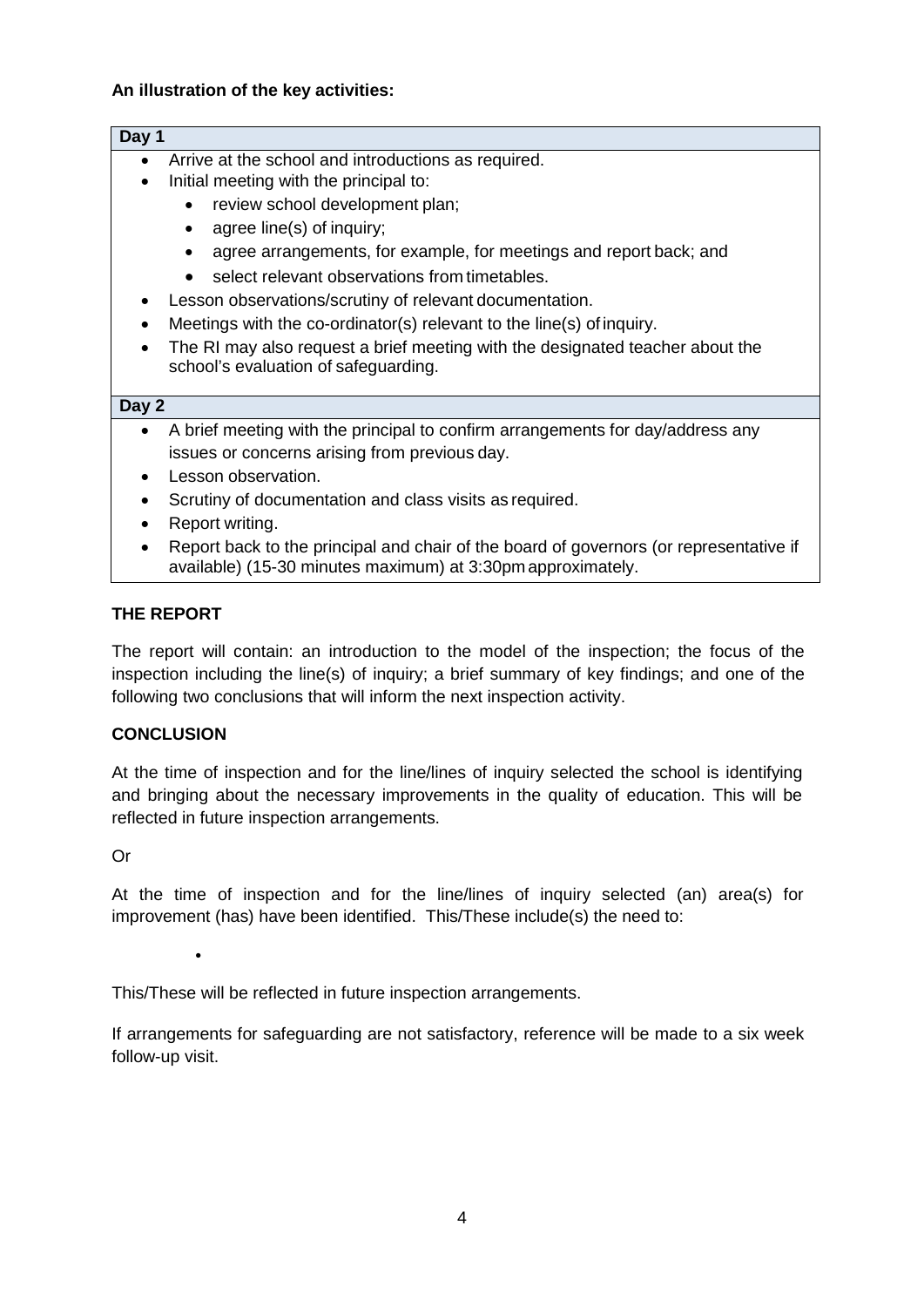The outcome should remain confidential to the staff and board of governors until the report is published on the ETI website. The outcome is provisional, subject to moderation as part of ETI's quality assurance process and is not final until the report is published; the RI will mediate any change of outcome, as a result of moderation, to the principal. The key findings and any areas for improvement outlined orally, and the exact wording thereof, may be subject to change under ETI's quality assurance and editing processes.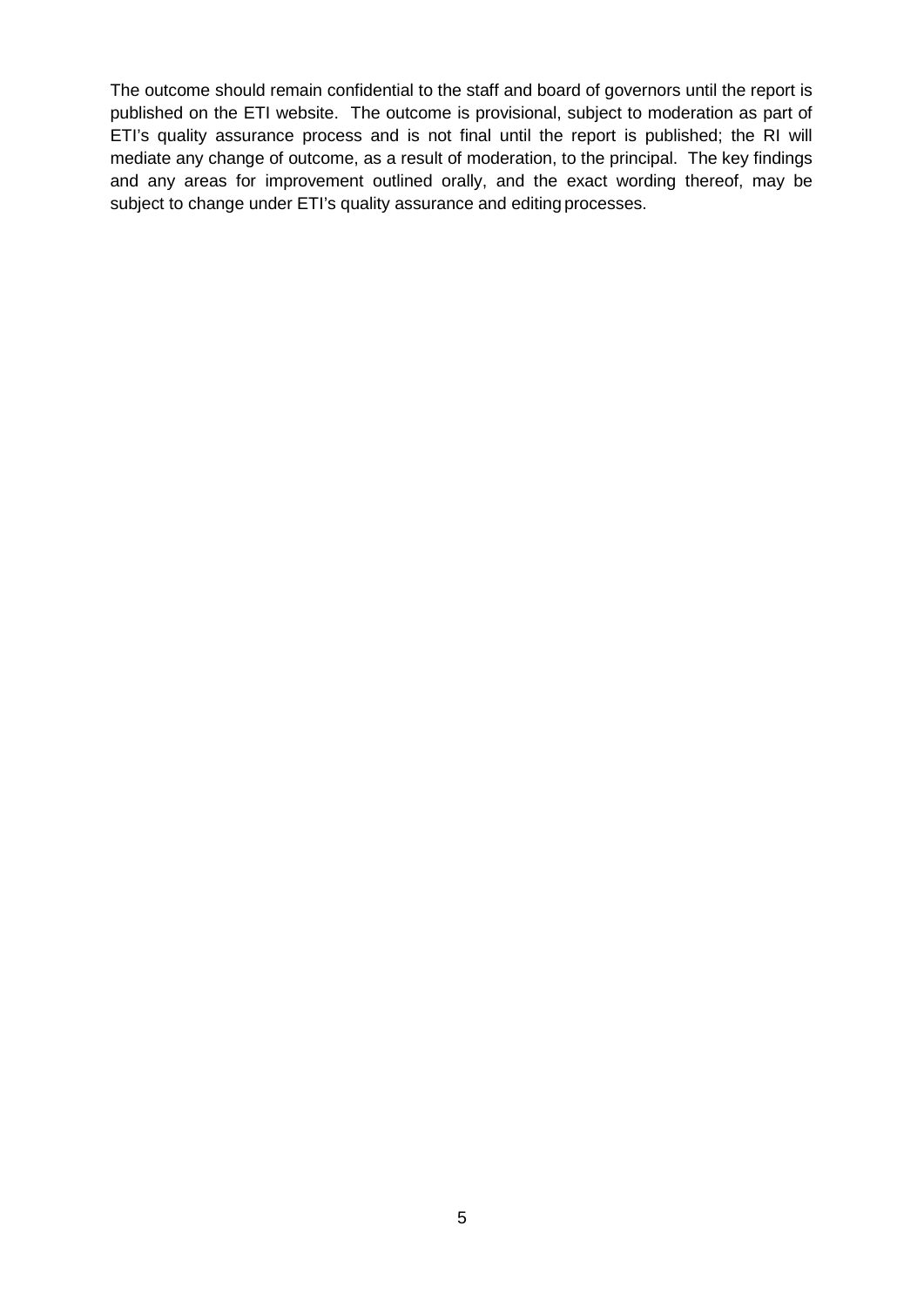#### **QUESTIONS AND ANSWERS**

#### **The principal is absent on sick leave. Will the inspection go ahead?**

Yes the inspection will proceed with the members of senior staff who are available.

# **My school/year class is planning a trip on the day of the inspection. What should I do?**

If the trip involves only one or two classes, then the inspection will proceed. If the whole school or the majority of classes are not on school premises for most of the day then the inspection may be rearranged. If agreed, the Inspection Services Team (IST) will inform the Reporting Inspector (RI) and further dates will be arranged.

# **I'm a teaching principal and I have class responsibility on the two days of the inspection. What do I do?**

If you are a teaching principal, the Education and Training Inspectorate (ETI) would appreciate if you could rearrange your teaching principal cover to allow you to be released from the classroom on the first day of the inspection. If this is not possible at short notice, the inspection will proceed, but please leave a copy of the School Development Plan (SDP) and any other relevant documentation as noted in the guidance so that the RI can review these on the first morning and make decisions on the line (s) of inquiry for theinspection.

# **I have several members of staff or a co-ordinator on long-term leave of absence from work. What do I do if the RI chooses their subject as a focus for the inspection?**

The ETI would recommend that a school does not ask any member of staff who is absent to come into school for the duration of the inspection. The principal and other senior staff members should be aware of the actions taking place in the organisation to promote improvement and the RI will discuss these with the staff who are available.

#### **My school has a nursery unit, learning support unit, Irish Medium unit. Will the unit be included in the inspection?**

In all likelihood, the line (s) of inquiry chosen from the SDP will impact on the work of the whole school including units, therefore the unit should expect to be included in the inspection.

#### **What documentation or evidence will the RI want to see?**

There is no requirement for the school to create additional documentation for the inspection. The key documents required will be:

- the school development plan and associated action plans;
- a list of staff and classes;
- a copy of the completed Child Protection/Safeguarding proforma signed and dated by the chair of the board of governors and the principal;
- long term (whole school) and medium term (year group or class) planning.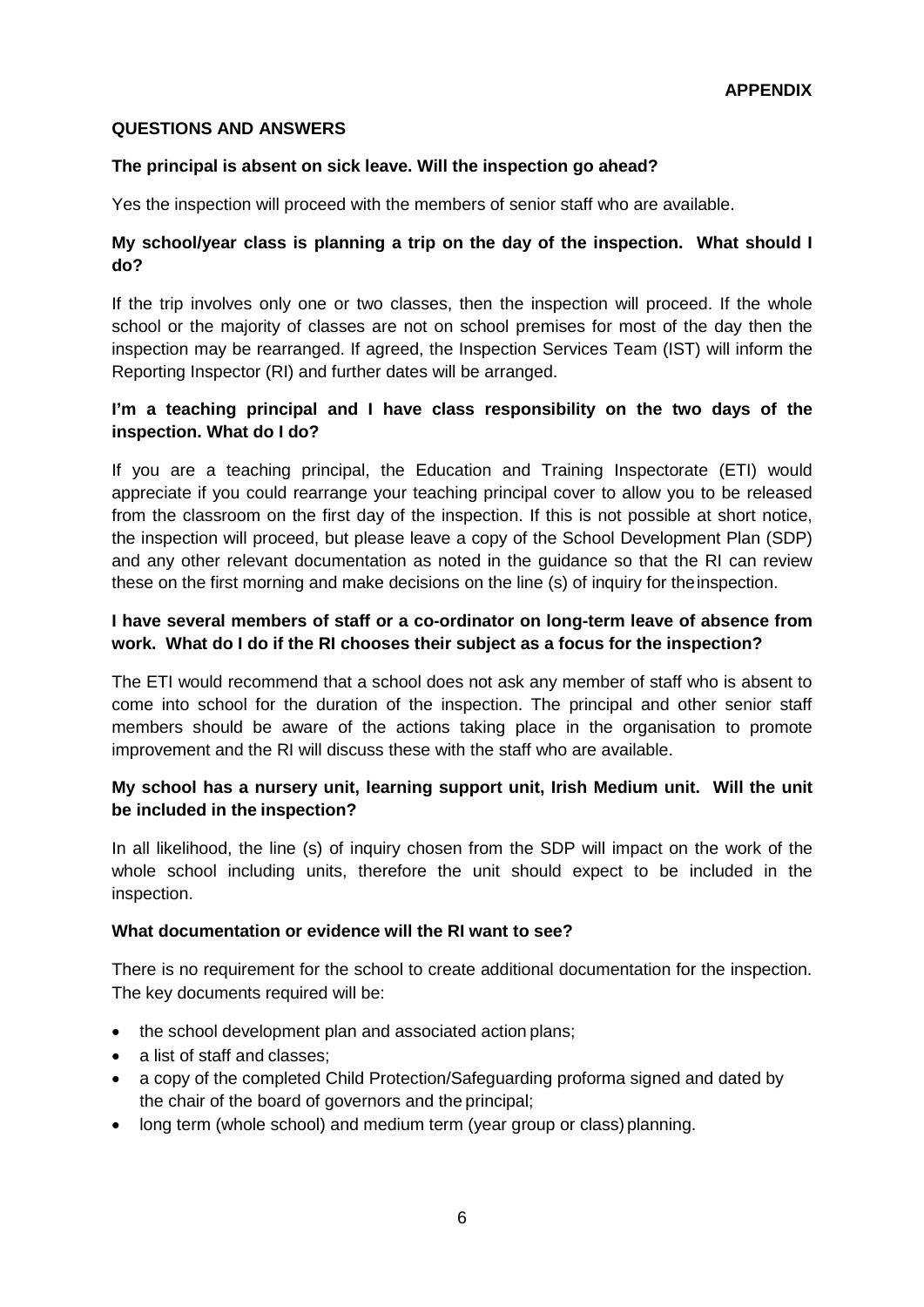- performance data (qualitative or quantitative data) which forms part of the development plan evaluation and review indicating that the actions taken are leading to improvement for the learners including interventions for individuals or small groups of learners;
- individual education plans or personal learning plans;
- timetables for each class/session and any intervention groups; and
- samples of work which demonstrate that the actions taken are leading to improvements in the outcomes for learners.

#### **What documentation do co-ordinators need to have available for the inspection?**

Throughout the inspection, there will be on-going professional dialogue between the members of the school community and the RI. One or more of the co-ordinators or a curriculum team may be asked to meet with the RI on the afternoon of the first day of the inspection to explain more fully the actions that have been taken to bring about improvement for the learners. The co-ordinator may wish to bring evidence of action plans, evaluations, performance data, classroom observations and/or learners' work to the meeting, but this is at the discretion of the co-ordinator. Please note that the information provided should be the recent or current work of the co-ordinator.

#### **What documentation do teachers need to have available for the inspection?**

Teachers should have available their long term (whole school) and medium-term (year group or class) planning. Individual education plans (IEPs) or personal learning plans (PLP) should also be available and class performance data where available. The RI may wish to see the learners' work in books, files, displays, electronic devices and/or photographs. Teachers should not single out particular books for inspection – the RI will review the work of the learners while in the classroom from whatever is available. If time allows, the RI may ask for evidence of children's work to be brought to the baseroom for further inspection.

#### **Do I need to send any documentation to the RI in advance of the inspection?**

No, the RI will look at the documentation on arrival in the school and throughout the inspection.

# **The safeguarding proforma is not completed or is partially completed. Will this affect the outcome of the inspection?**

The care and welfare of the learners is paramount therefore, if the school cannot demonstrate with first hand evidence that all the requirements for safeguarding have been completed by the school, this will be reflected in future inspection arrangements. Should any serious safeguarding issues arise during the course of the inspection, the line of inquiry may change to that of safeguarding. This may trigger a six- week follow-up visit with the issue of a standard safeguarding letter and will be reflected in future inspectionarrangements.

#### **Will the RI observe all teachers in the school?**

The RI, in discussion with the principal, will choose the lessons which best demonstrate the impact of the actions taken to bring about improvement. This may be in one subject area or within one key stage or across subjects and key stages depending on the line (s) of inquiry.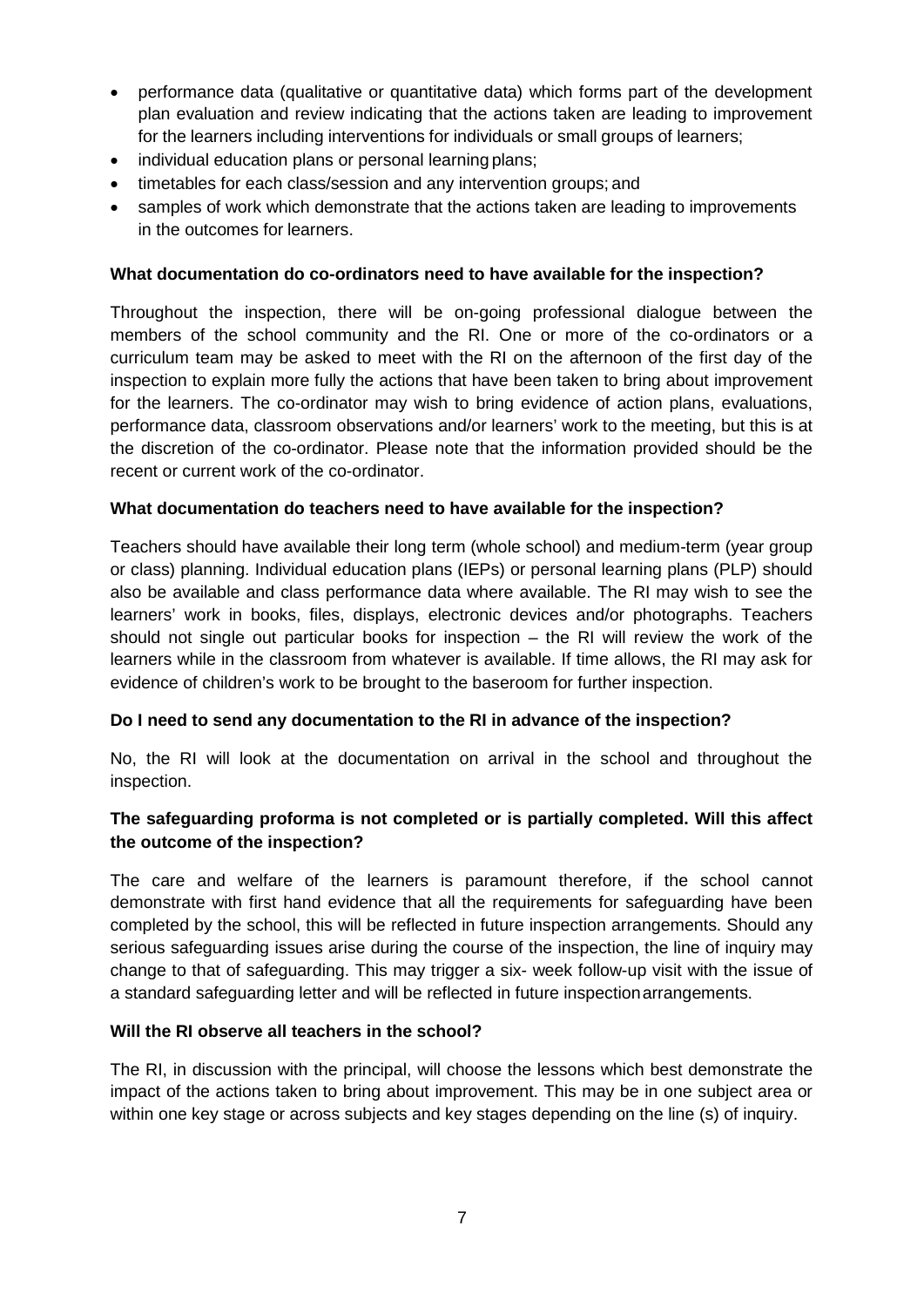#### **There are short-term temporary teachers in school. Will they be observed?**

Any teacher in school during the inspection may be observed. Please let the RI know if the school has beginning or Early Professional Development teachers and the name of the teacher tutor.

# **Will each teacher receive feedback on their lesson after observation?**

In line with the normal practice during inspection, the RI will have a brief discussion with the teacher before leaving the room or if this is not convenient, at an arranged time later in the day. The RI will discuss the main strengths of the lesson and any area (s) identified for improvement. The collated evidence of the standards of learning and teaching will be provided to the principal at report back. Should more serious issues arise from learning and teaching, the RI will discuss these with the principal and the teacher at the soonest available time before the oral report back.

# **Will the RI ask for the timetables to be changed?**

This will happen rarely but in the event that it is necessary in order to observe aspects of the provision, any changes will be made in consultation with the principal and teacher.

# **I have a staff meeting planned for the first day of the inspection. Will I postpone it?**

The RI may need to speak with the principal and some of the key co-ordinators during the afternoon of the first day. Do not postpone your staff meeting but in consultation with the RI, consider if the agenda can be ordered to facilitate any meetings required by the RI.

# **What if the chair of the board of governors is not available for the oral report back?**

If the chair of the board of governors is not available then the deputy chair or a designated member of the governing body may attend. In exceptional circumstances it may be necessary to go ahead with the feedback without a governor representative but principals should ensure that the governing body are aware of the date and nature of the inspection taking place and the outcome.

# **May the vice-principal and/or other senior teachers and other members of the board of governors attend the oral feedback on Day 2?**

The oral feedback will be relatively short and will indicate future inspection arrangements. The key messages will be provided to the principal and chair of governors (or representative) who in turn may inform the school community of the outcome. Outcomes remain confidential to the school until the MIn report is published. This will be six weeks after the MIn takes place.

# **Why does the guidance say the inspection may last 'up to two days'? Is there a possibility it will be completed in one?**

The RI has flexibility to use two days for the inspection and this will be seen as the normal duration. However, there may be circumstances where the school is very small or the particular line of inquiry can be evaluated in a shorter space of time. The RI will keep the principal fully informed of the arrangements as the inspection proceeds.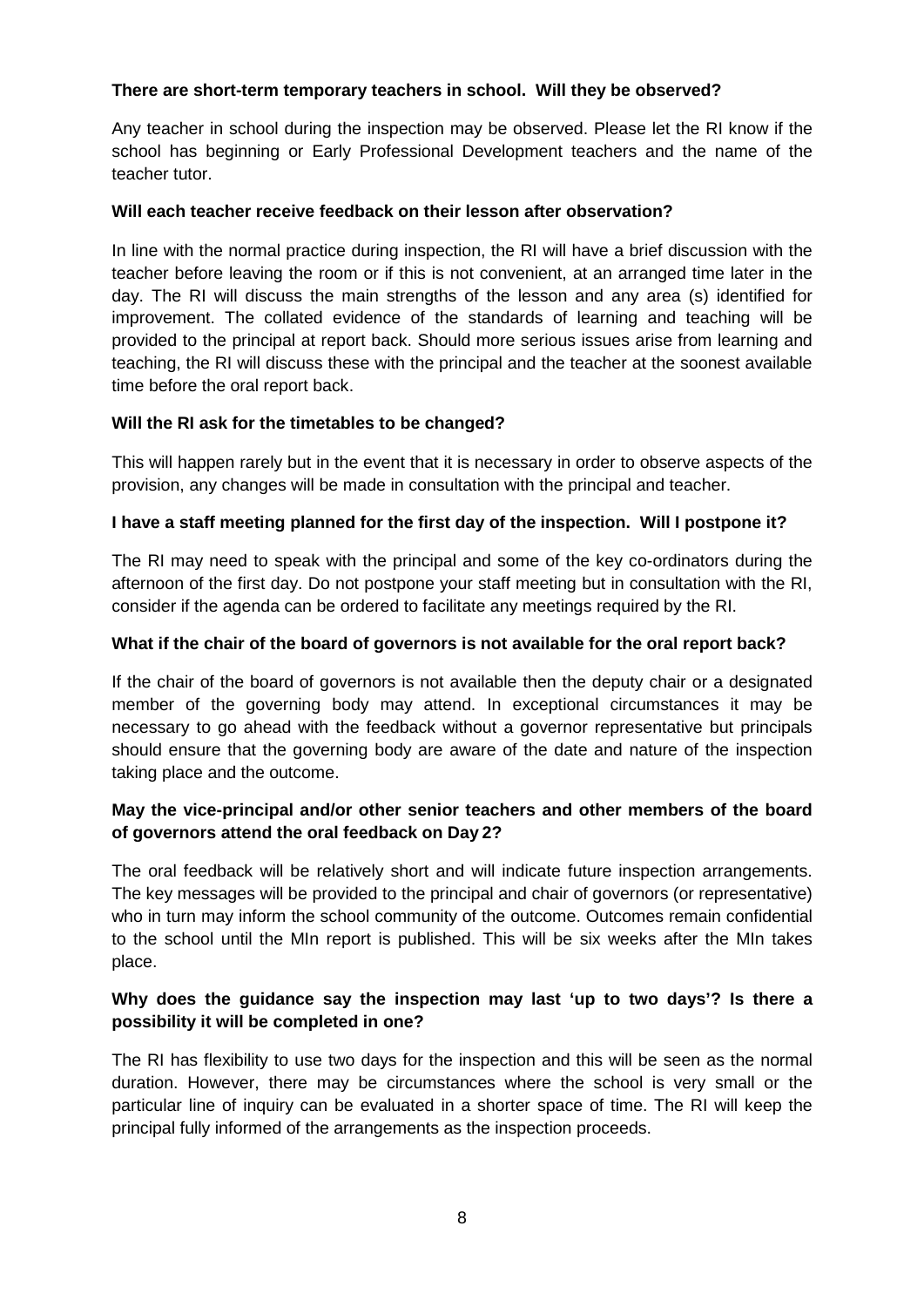### **What does the term 'future inspection arrangements' mean?**

There are two possible conclusions to a monitoring inspection.

*At the time of inspection and for the line/lines of inquiry selected the school is identifying and bringing about the necessary improvements in the quality of education. This will be reflected in future inspection arrangements.*

This means the school may not have another formal inspection for three years but this does not preclude survey visits or district inspector visits. However, if the ETI has concerns at any time in this period, inspection activity may be brought forward. The next inspection activity may be another MIn.

# Or

*At the time of inspection and for the line/lines of inquiry selected (an) area(s) for improvement have been identified. This/These include(s) the need to:*

•

*This/These will be reflected in future inspection arrangements.*

This means the organisation will be included in the full inspection schedule at a time to be determined by ETI.

Should any serious safeguarding issues arise during the course of the inspection, the line of inquiry may change to that of safeguarding. This may trigger a six-week follow-up visit with the issue of a standard safeguarding letter and will be reflected in future inspection arrangements.